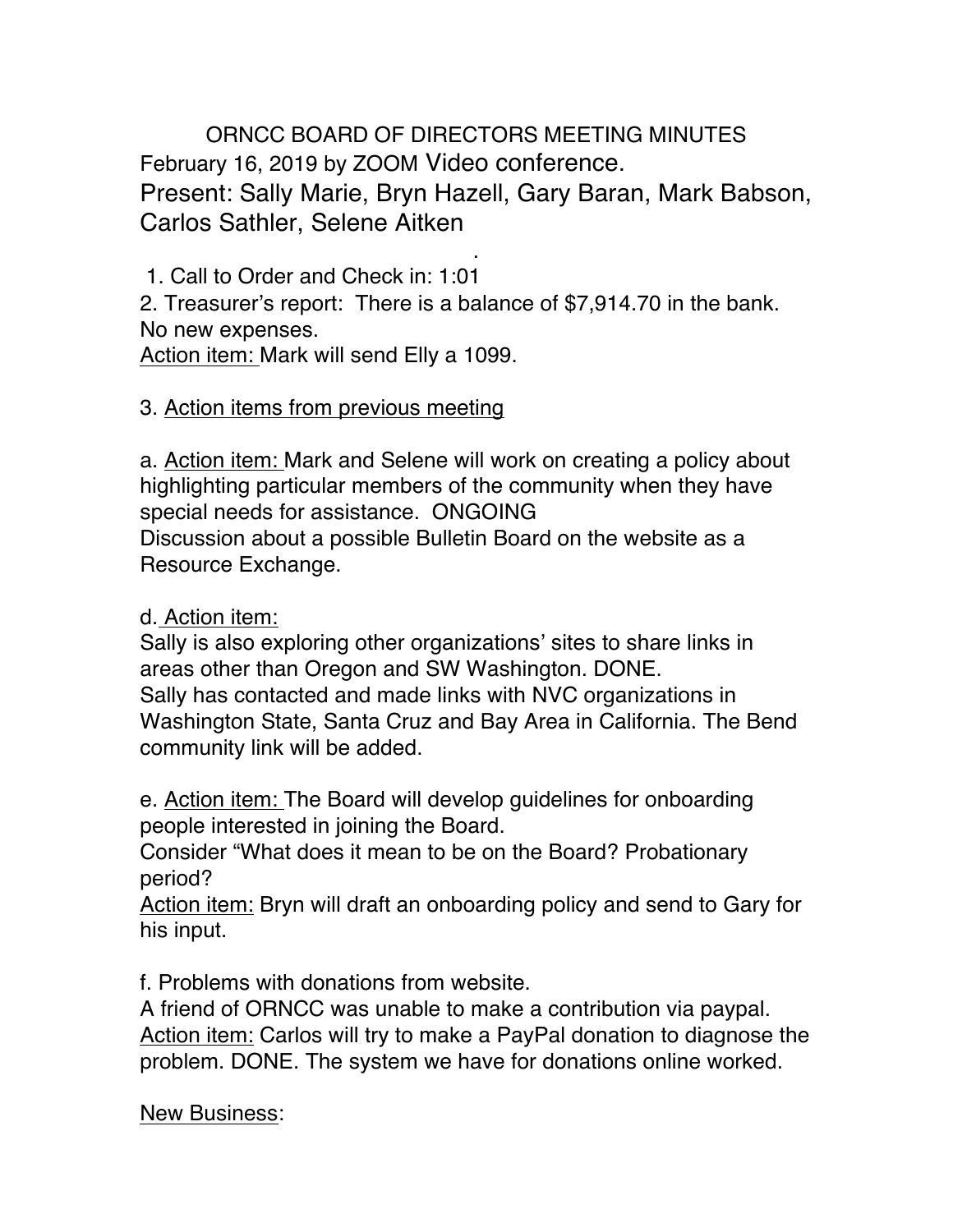1. Oregon annual reports.

Action item: Mark will follow up on reports and fees required by Oregon Justice Dept and Secretary of State and ask for help from a former Board Member who's a CPA to complete the requirements.

2. Offering workshops as fundraisers.

Discussion about locations around the state where we might offer workshops. We hope these trainings would take place in new locations and in communities that would follow up with practice groups.

Action item: Selene will check Grants Pass, Medford and Roseburg. Mark will ask folks in Salem.

Bryn will check on Pendleton and Hood River.

Action item: Bryn will include a notice in the next newsletter asking if anyone in a few specific and identified communities would be willing to work with ORNCC to help organize an NVC training (and perhaps a follow up practice group) in those areas.

## 3. Possible projects for 2019 for further discussion.

- New newsletter that appeals to larger demographic.
- Outreach to general population possibly via MeetUp.
- Make NVC available to corporate world perhaps through an NVC Blog in a corporation
- Support other groups that want to learn NVC or make use of some version of it.
- Build connections with groups in NVC community; Boards of organizations that align with NVC. Support other groups that want to learn NVC or make use of some (perhaps simplified) version of it? How?

NEXT MEETING:

In person: Saturday, March 23, 10-2, in Eugene. If weather makes this unwise we will meet via Zoom.

Ideas to discuss

What is our strategic plan?